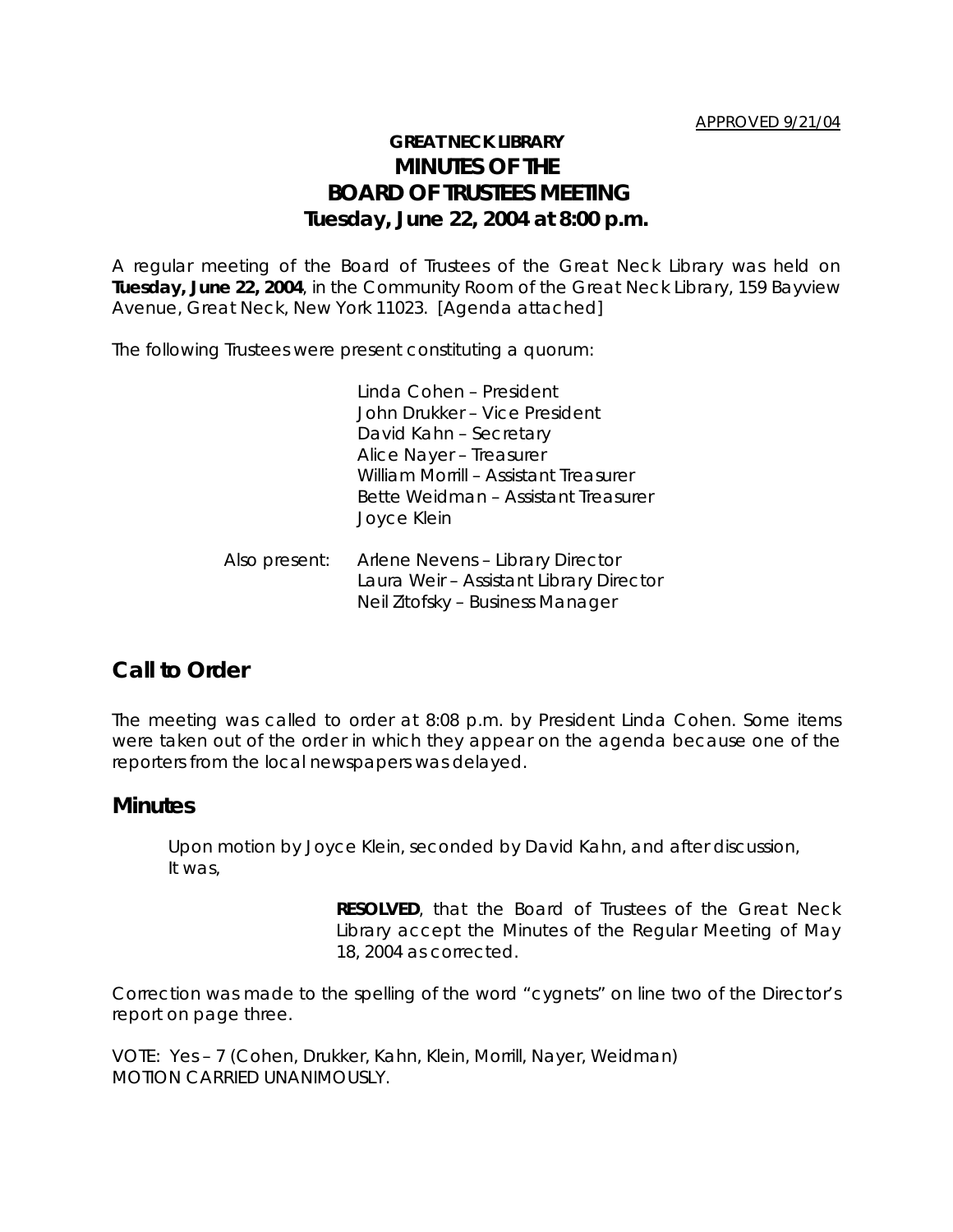# **Treasurer's Report – Personnel Report**

During the month of May 2004, revenue received was \$1,024,785. Total expenses were \$501,627.

At the close of business, May 31, 2004, total operating fund holdings were \$2,796,696, which were on deposit at HSBC and The Bank of New York, and in Petty Cash funds at Main and the Branches. This compares to a May 31, 2003 balance of \$2,793,443.

Additionally, the balance of the Main Building and Special Services fund was \$1,274,786; the Automated Library fund was \$131,865; the Restricted Gift fund was \$45,640; the Branch and Special Services fund was \$130,896. These funds totaled \$1,583,187 on May 31, 2004. The May 31, 2003 total was \$1,824,173.

Upon motion by Alice Nayer, seconded by Joyce Klein, and after discussion, it was,

> **RESOLVED,** that the Board of Trustees of the Great Neck Library accept the June 22, 2004, Treasurer's Report with the Personnel Changes of May 14, 2004 through June 18, 2004.

VOTE:Yes – 7 (Cohen, Drukker, Kahn, Klein, Morrill, Nayer, Weidman) *MOTION CARRIED UNANIMOUSLY.*

Upon motion by Alice Nayer, seconded by Bette Weidman and after discussion, it was,

> **RESOLVED,** that the Board of Trustees of the Great Neck Library authorize the Treasurer to pay the persons named in the Check Register dated May 14, 2004 through June 18, 2004, Paid-Checks numbered 1111 through 1115 and 29593 through 29656, and To-Be-Paid checks numbered 29657 through 29798, the sums set against their respective names, amounting in the aggregate to \$286,152.58.

VOTE:Yes – 7 (Cohen, Drukker, Kahn, Klein, Morrill, Nayer, Weidman) *MOTION CARRIED UNANIMOUSLY.*

## **Reports**

Director (Report attached)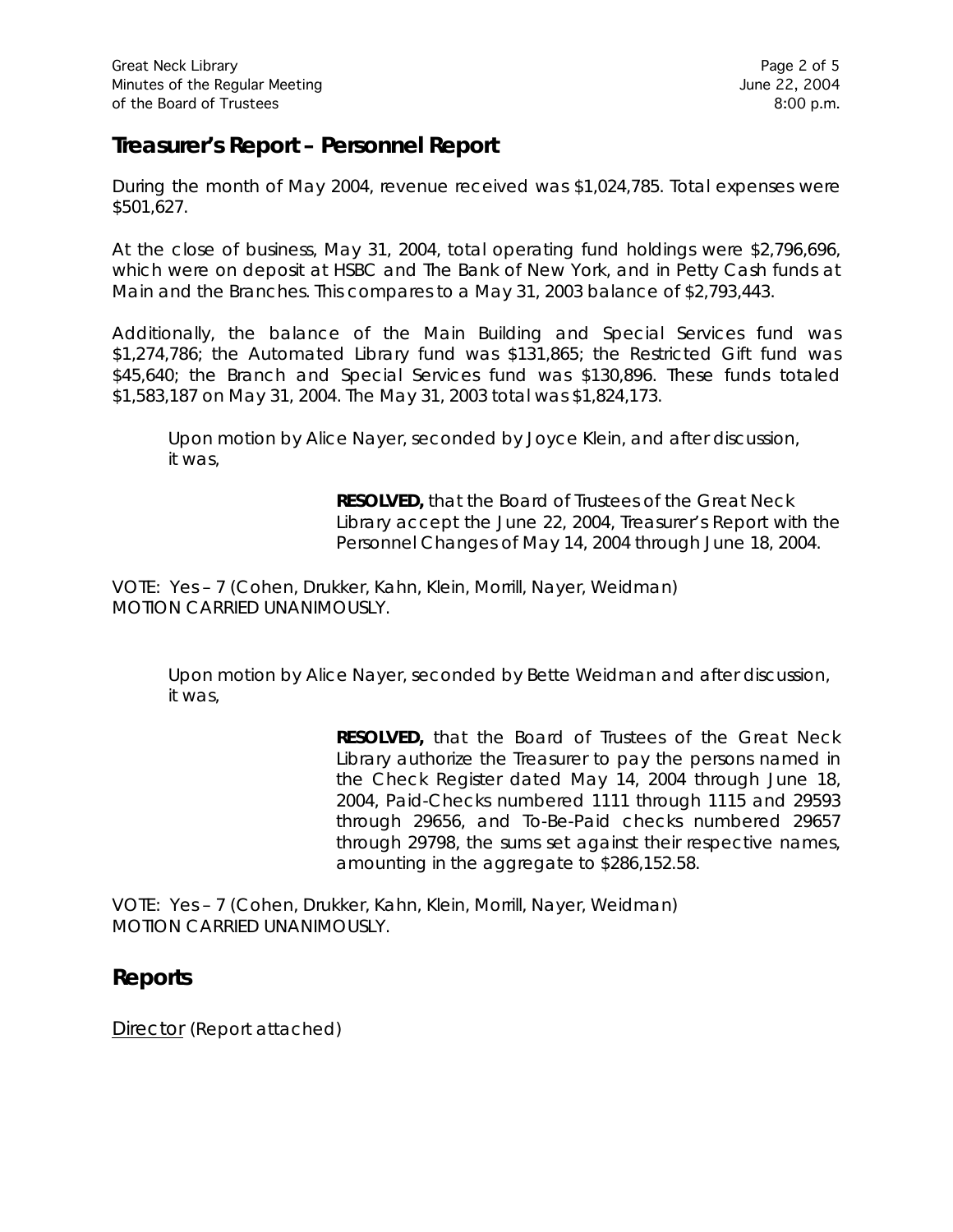As a means of encouraging people to come to Board meetings, the President and Director discussed and instituted a policy of sending welcoming letters to new people who attended Board meetings for the first time.

Young Adult Librarian Jim Tiberg has resigned his position for a more lucrative job. Interviews are being conducted.

**New Business** (continued on page 4 and 5)

#### Automated Library Fund

#### *Web Based Online Booking Calendar*

Upon motion by John Drukker, seconded by David Kahn and after discussion, it was,

> **RESOLVED,** that the Board of Trustees of the Great Neck Library authorize an additional sum of \$479 to be paid to E\*Vanced Solutions, a web based online calendar, registration management, and room booking software to be charged to the Automated Library fund.

VOTE:Yes – 7 (Cohen, Drukker, Kahn, Klein, Morrill, Nayer, Weidman) *MOTION CARRIED UNANIMOUSLY.*

### *Zoom Text*

Upon motion by David Kahn, seconded by John Drukker and after discussion, it was,

> **RESOLVED,** that the Board of Trustees of the Great Neck Library authorize the purchase of Zoom Text at a cost of \$579 to be charged to the Automated Library fund.

VOTE:Yes – 7 (Cohen, Drukker, Kahn, Klein, Morrill, Nayer, Weidman) *MOTION CARRIED UNANIMOUSLY.*

New York Library Association Conference (NYLA)

Upon motion by Bette Weidman, seconded by Alice Nayer and after discussion, it was,

> **RESOLVED,** that the Board of Trustees of the Great Neck Library authorize the attendance of two members of the professional staff at the New York Library Association Conference to be held in Rochester, New York, from October 20-23, 2004, at cost not to exceed \$2,206 to be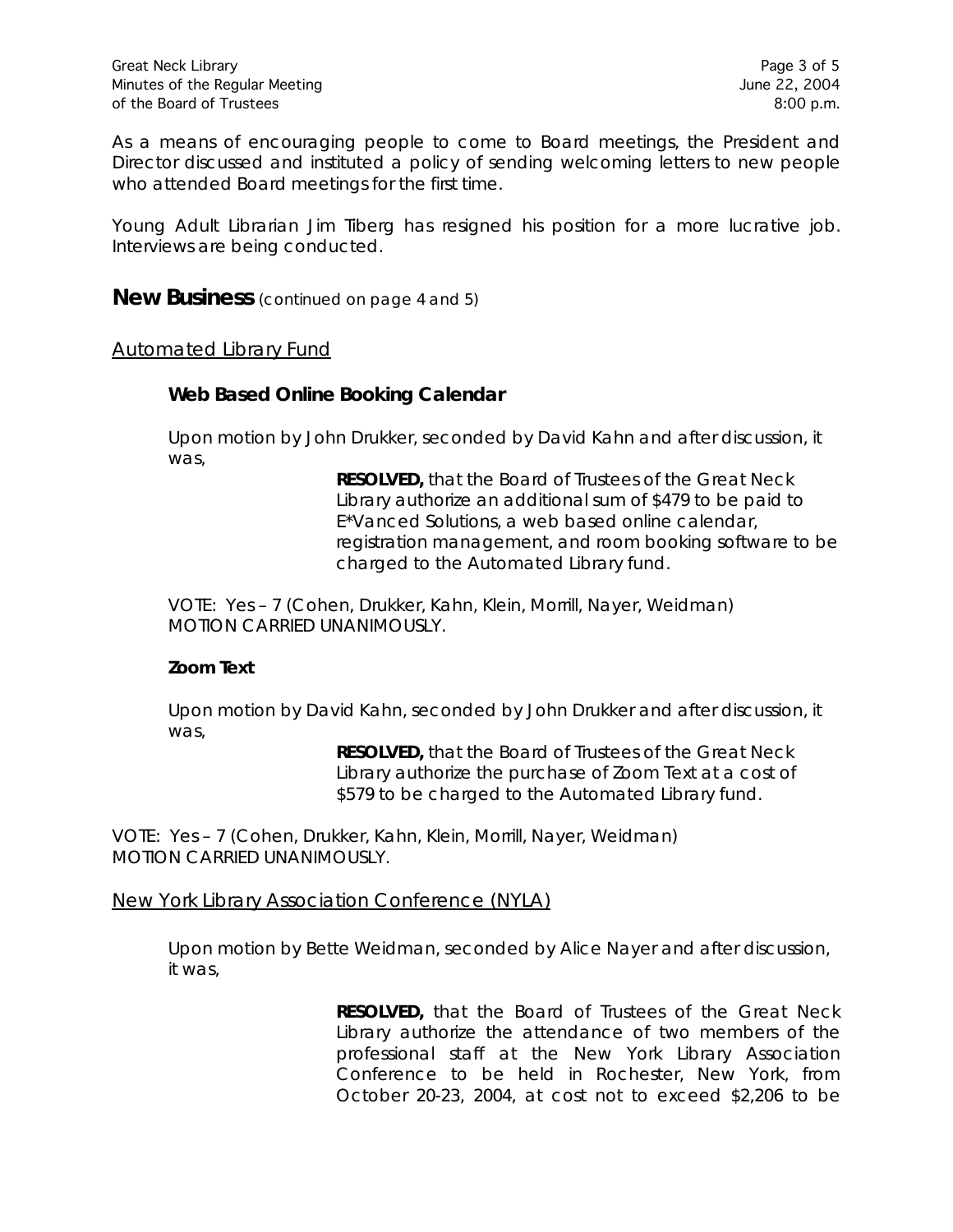charged to the Travel/Conference line of the operating budget.

Children's Department Head, Lisa Paulo, is chairperson of this year's NYLA conference. The Board asked that Lisa be congratulated on their behalf.

VOTE:Yes – 7 (Cohen, Drukker, Kahn, Klein, Morrill, Nayer, Weidman) *MOTION CARRIED UNANIMOUSLY.*

Upon motion by John Drukker, seconded by Joyce Klein and after discussion, it was,

> **RESOLVED,** that the Board of Trustees of the Great Neck Library authorize the attendance of two members of the Board of Trustees at the New York Library Association Conference to be held in Rochester, New York, from October 20-23, 2004, at cost not to exceed \$2,206 to be charged to the Travel/Conference line of the operating budget.

Suggestions came from the public that there should be a separate line in operating budget for trustees' expenses as was recommended by Henry Graber (Auditor). Trustees, who wish to attend this conference, were asked to let the Director know by August 1st.

Public Comment: Norman Rutta, Ralene Adler, Marietta DiCamillo

VOTE:Yes – 7 (Cohen, Drukker, Kahn, Klein, Morrill, Nayer, Weidman) *MOTION CARRIED UNANIMOUSLY.*

### **Main Building Renovation/Expansion Committee** (Report attached)

William Morrill was elected Chair at a meeting on June 8<sup>th</sup>. A report of the discussion that ensued at that meeting is attached. The consensus of the Building Committee is to hold the referendum at the earliest possible date and they wanted to know how the Board as a whole felt about this. After much discussion, the entire Board came to an agreement that was supportive of the Building Committee's consensus to hold the referendum as soon as possible in view of the rising interest rates.

Public Comment: Frank Marino, Karen Ruben, Norman Rutta, Ralene Adler, Marietta DiCamillo, Jo Ann Farley, Mischa Schwartz, Varda Solomon

**New Business** (continued from page 3)

Site Plan Review